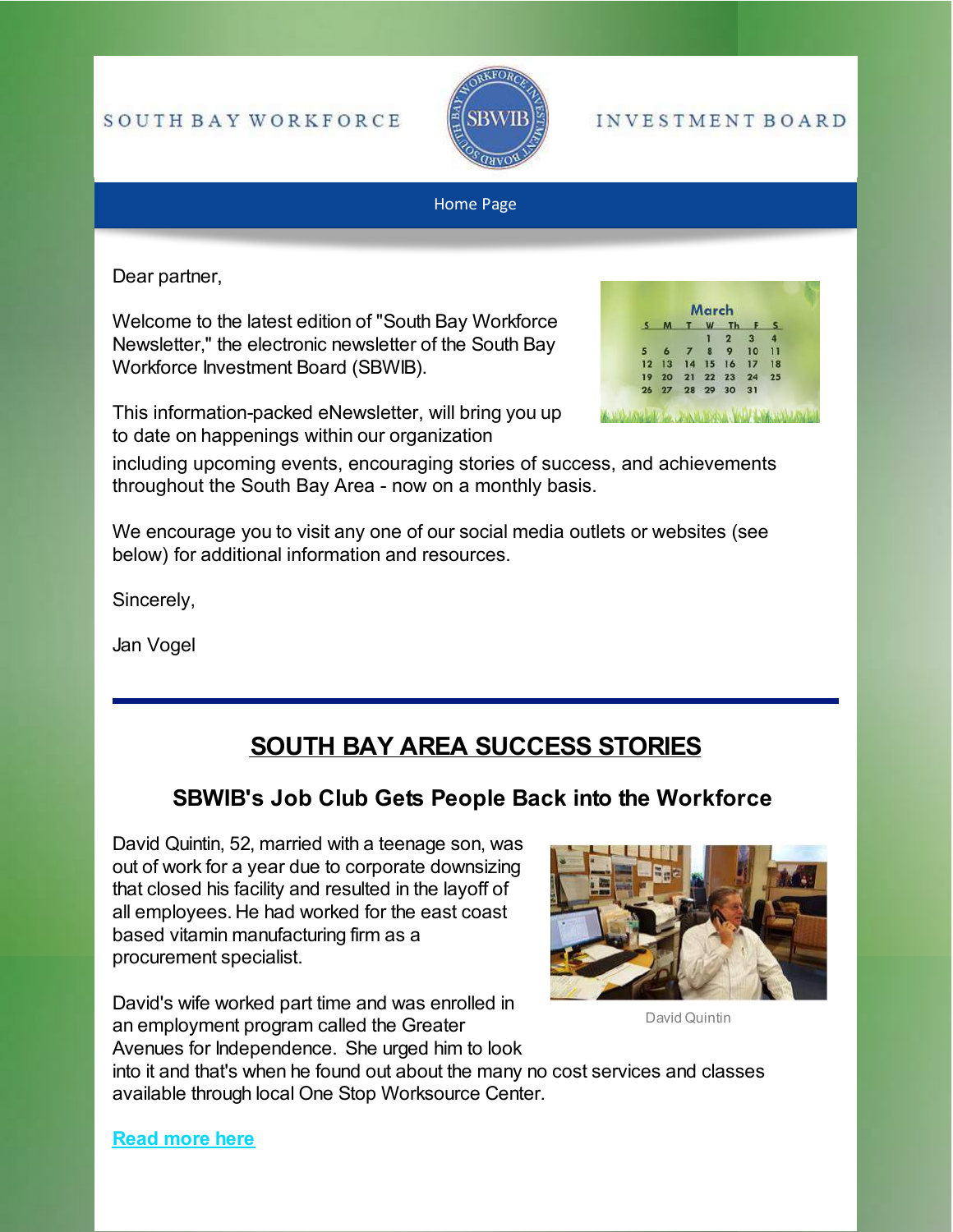# **Fit for Gold Opening New Opportunities & Inspiring Youth**



Hawa Ganda is a graduate from Leuzinger high school, as well as the South Bay Workforce Investment Board's Fit for Gold program. Originally from Burma, Ms. Ganda noted that after-school programs where high school seniors are trained to provide homework assistance, nutrition information and physical fitness activities to elementary school students did not exist where she grew up. Also, having a disabled parent, made it to where family finances were stressed and thoughts of postsecondary education were fleeting.

Hawa Ganda

 **[Read more here](https://www.sbwib.org/2016-youth-success-stories)**

# **WHAT'S NEW**

## **[SBWIB.org](https://www.sbwib.org/) Has a New Look! View all websites in one spot**



Visit our site!

You may click on the SBWIB logo at the top to go back to the programs site page **[SBWIB Home](https://www.sbwib.org/home)**

## **2015-2016 Annual Report**

On behalf of the eleven city consortium that comprises the South Bay Workforce Investment Area, we are proud to present the 2015-2016 Annual Report.

Our expanding services and achievements are highlighted to show our programs supporting local businesses and our work to develop a skilled workforce providing them opportunities to enter into in-demand career pathways.

We encourage you to read some of the individual and business success stories that make us proud to serve the community and strengthen our standing as one of the highest performing workforce boards in California.



#### **[Annual Report](https://media.wix.com/ugd/b8c0dc_6173a41d24c94480826d0b89eefc1b51.pdf)**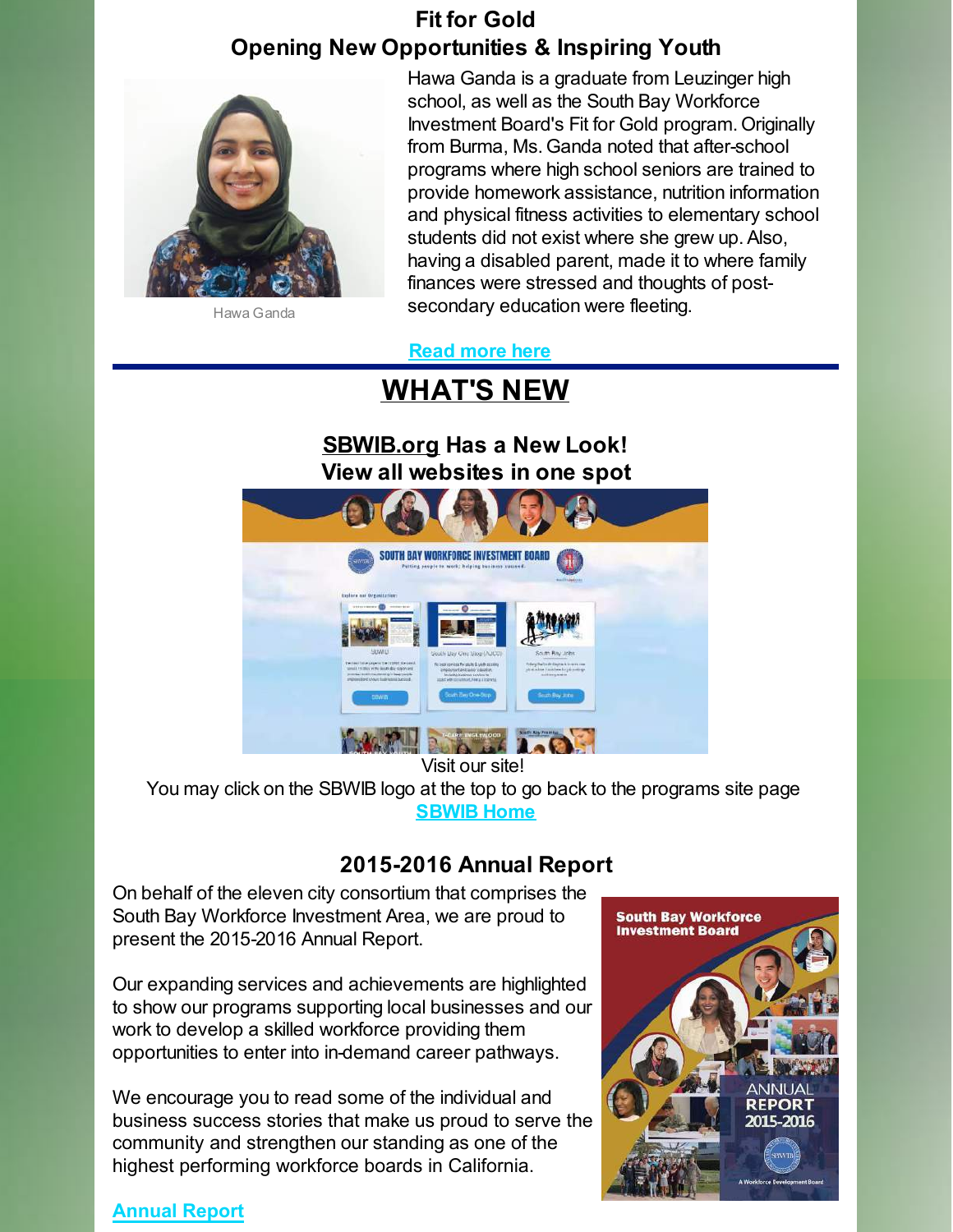

## **South Bay Promise College Readiness Program**

The South Bay Promise Program assists high school students to make a seamless transition to college. Designed to strengthen the college-going culture and ensure college readiness by providing graduating seniors with wraparound services.

Visit the following link for information and future updates on the South Bay Promise program.

 **[South Bay Promise](https://www.southbaypromise.org/)**

# **The Los Angeles Air Force Base Employer Panel / Hiring Event for Transitioning Military Professionals**

The SBWIB through an MOU with the Los Angeles Air Force Base began on July 1, 2016. The SBWIB has been providing employment and related services to transitioning in/out airmen and their families on the base at the Airman and Family Readiness Center. Some of the services being provided are highlighted at the link below.



#### **[Read the report](http://files.constantcontact.com/1c123a6f401/4b71e973-f652-43b2-af8c-479ed9492441.pdf) [LAAFB Flyer](http://media.wix.com/ugd/b8c0dc_c1e8b3bf49234c70a71eab158ed973db.pdf)**



# **Great Job Opportunities in Construction!**

Information sessions for working on the new Football Stadium in Inglewood are being held bi-weekly on Fridays at the

Inglewood One Stop Business & Career Center. Contact Rosalin D. Clark to set an appointment and learn more about construction opportunities. Contact information available on flyer.

**[Download flyer](http://files.constantcontact.com/1c123a6f401/a3fde998-ee49-47d9-ac1e-7900dc3a7a97.pdf)**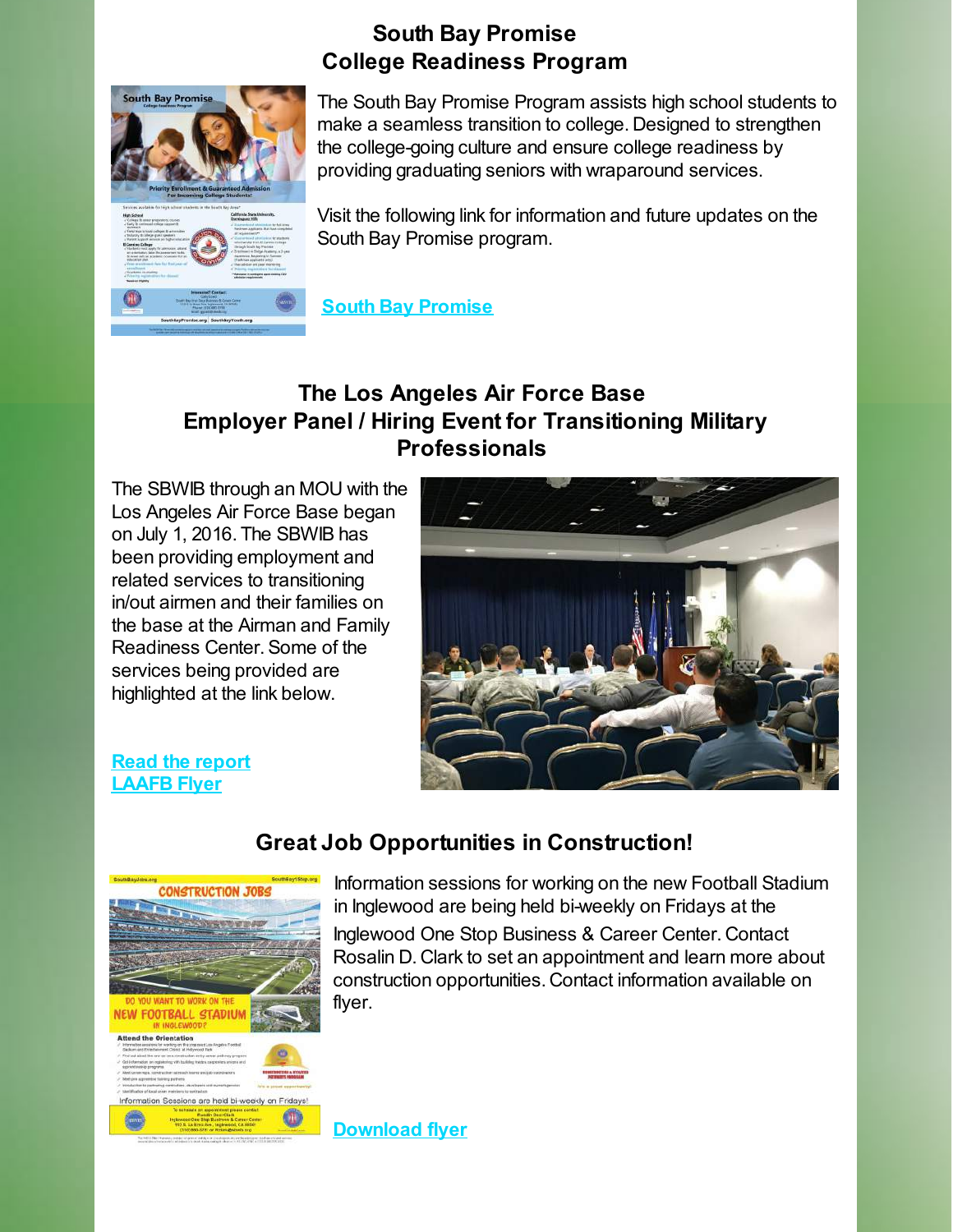# **IN THE NEWS**

## **\$2,500 Received to Support the Inglewood & Hawthorne Teen Centers**

Representatives of LAX Consolidated Solutions, a public/private partnership, presented a \$2,500 grant to the South Bay Workforce Investment Board (SBWIB) to support the Inglewood and Hawthorne Teen Centers, during the February 7th Building for the Future seminar held in Hawthorne. Hosted by the SBWIB, the seminar provided an opportunity for small and disadvantaged subcontractors to learn how they could be part of the construction team that is implementing a multi-year expansion and improvement plan at LAX.



Pictured from left: John Kron, Vice President Construction, Tishman Construction Corp.; SBWIB Executive Director Jan Vogel; Bob Lavey, Regional Managing Principal, AECOM' and Steven DeWitt, Senior Vice President, ACS Infrastructure Development, Inc.

#### **[Read more here](http://files.constantcontact.com/1c123a6f401/7745cb7f-2241-4ed4-83df-cf67e9e0c466.pdf)**

# **SBWIB Partners with Inglewood/Airport Area Chamber of Commerce to Present 36th Annual Job Shadow Day for Inglewood Area High School Students**



More than 90 students and faculty members from five Inglewood area high schools participated in the 36th annual Job Shadow Day, February 23, 2017, presented by the Inglewood /Airport Area Chamber of Commerce in cooperation with the South Bay Workforce Investment Board (SBWIB) and the City of Inglewood.

Inglewood City Councilman George Dotson welcomes students to the 36th annual Job Shadow Day at the Inglewood Library Lecture Hall

**[Read more here](https://media.wix.com/ugd/b8c0dc_1690da26619f456fb690f9b03ab7d314.pdf)**

# **ANNOUNCEMENTS**

# **Youth Job Openings**

Know any youth in the South Bay area looking for job opportunities? Direct them to the Youth Job Opportunities list updated bi-weekly on the **[SouthBayYouth.org](http://southbayyouth.org/)** website. The March listing may be found at the link below.

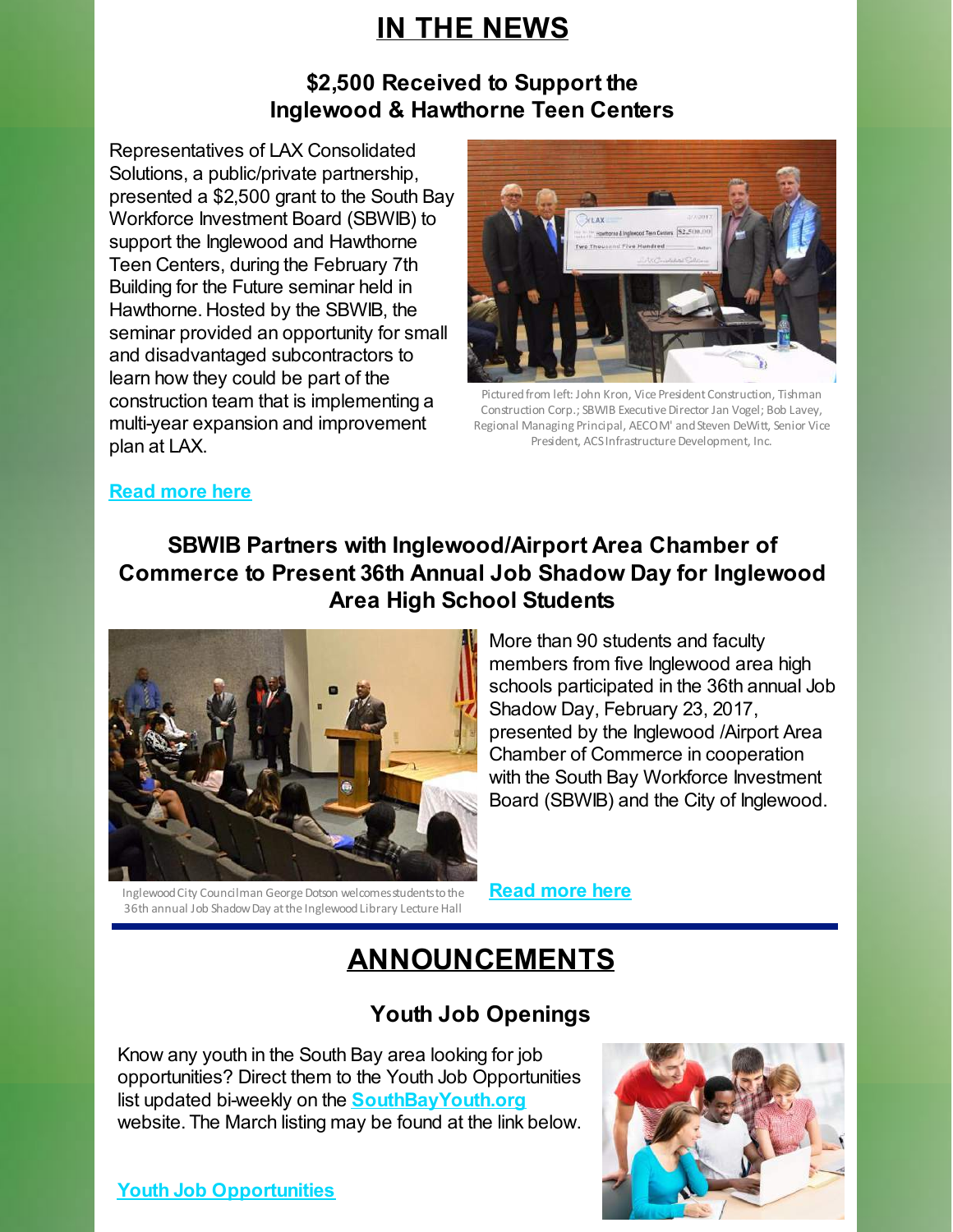# **The South Bay Region is the Place for Business Success**



South Bay Business is a business resource provided by the SBWIB, designed as a tool for layoff aversion, business retention and business attraction efforts. It provides businesses and governments with critical data they need to evaluate trends within the region.

**[SouthBayBusiness.org](http://www.southbaybusiness.org/)**

The link below provides more information on business services provided by the SBWIB. **[Program Video](https://www.youtube.com/watch?v=DrovkME3f2Q)**

# **Enhance Employee Skills & Improve Workplace Performance!**

South Bay Training provides online education to business owners and their employees at an affordable cost. The site offers quality online classes with expert instructors and cutting edge content. Certificate provided upon completion.



#### **[South Bay Training](http://zipmart.com/Brand/35/Source/1/Home/Courses)**

## **UPCOMING EVENTS**

**March 14th: Free Gardena Business Resource Seminar & Expo\*** Seminar & Expo for entrepreneurs interested in growing their business and knowing more about complying with state and federal laws. **[Download flyer](http://files.constantcontact.com/1c123a6f401/bdab3c0f-74eb-4584-9952-418ede045833.pdf)**

**Time:** 8:15 a.m. Check in begins at 8:00 a.m. **Location:** Ken Nakaoka Community Center 1670 West 162 St. Gardena, CA 90247

#### **March 14th: 3rd Annual Technology & Supply Chain Summit\***

Learn what companies, professionals and students can do to remain competitive in a rapidly evolving Supply Chain marketplace.

#### **[Download flyer](http://files.constantcontact.com/1c123a6f401/5006a910-e49a-4d84-a86c-1e4aeacb0936.pdf)**

**Time:** 11 a.m. - 5:30 p.m. **Location:** CSU Dominguez Hills Laker Student Union, Ballrooms A,B, & C 1000 E. Victoria St., Carson, CA 90747